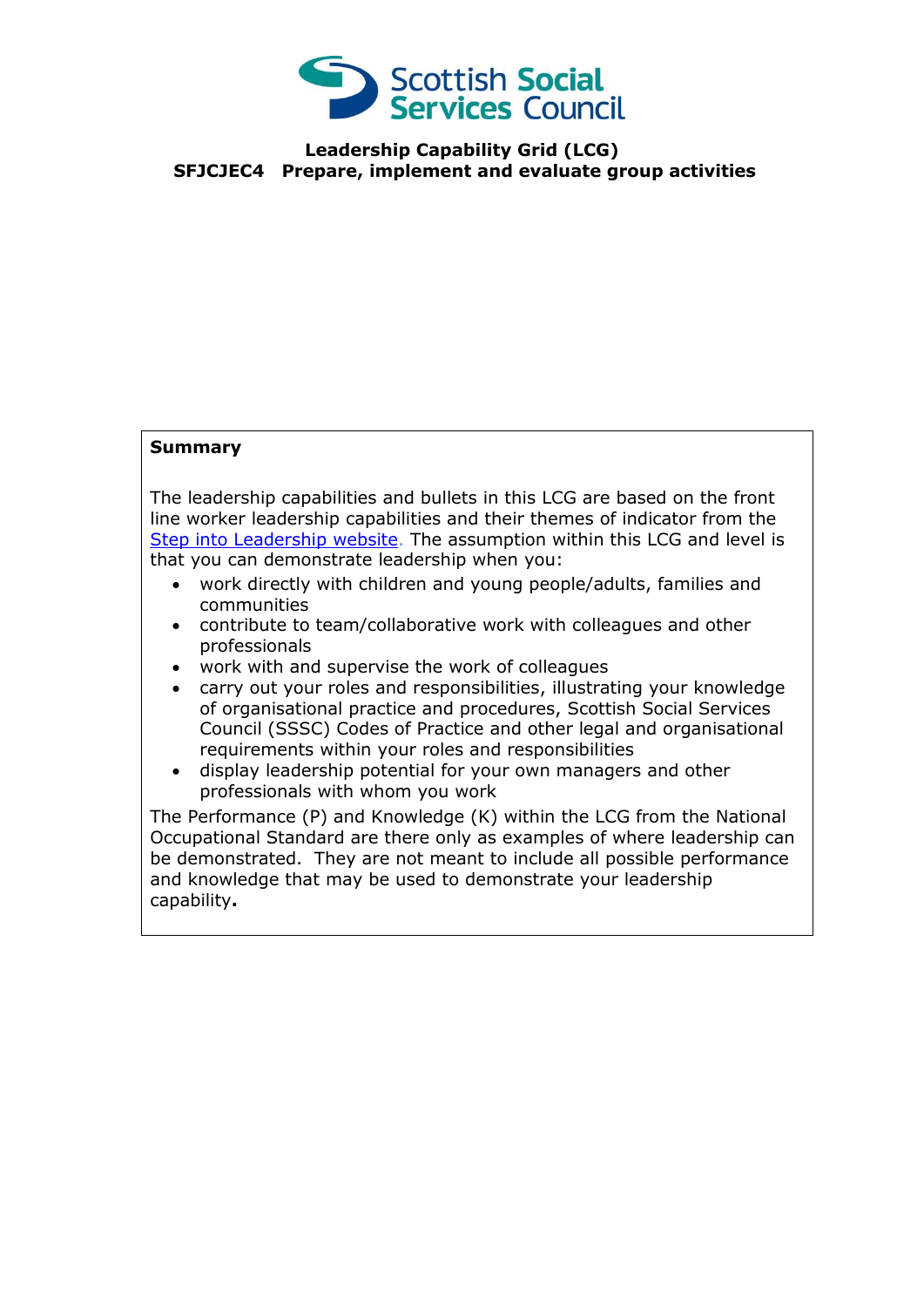

## **Leadership Capability Grid (LCG) SFJCJEC4 Prepare, implement and evaluate group activities**

| Leadership<br>capabilities         | When preparing, implementing and evaluating group activities you<br>can demonstrate leadership capabilities by:                                                                                                                                                                                                                                                                                                                                                                                                                                                                                                                                                                                                                                                                                                                                                                                                                                                                    |
|------------------------------------|------------------------------------------------------------------------------------------------------------------------------------------------------------------------------------------------------------------------------------------------------------------------------------------------------------------------------------------------------------------------------------------------------------------------------------------------------------------------------------------------------------------------------------------------------------------------------------------------------------------------------------------------------------------------------------------------------------------------------------------------------------------------------------------------------------------------------------------------------------------------------------------------------------------------------------------------------------------------------------|
| <b>Vision</b>                      | Providing a vision for those with whom you work and your organisation<br>when you:<br>• See how best to make a difference when working with individuals ( $P4-5$ ,<br>10, 14-18, 23-26; K1-7, 11, 13-15), preparing (P3, 7-12; K4, 11-12),<br>evaluating group activities ( $P$ 23-31; K4, 9)<br>Communicate and promote ownership of the vision when working with<br>$\bullet$<br>individuals to prepare, implement and evaluate group activities (P4-5,<br>10, 14-18, 23-26; K1-7, 11, 13-15), seeking advice & support (P30;<br>$K10$ ), working with others (P14, 23-24, 27-29, 31) and recording and<br>reporting $(P13, 22)$<br>Promote social service values when working with individuals to prepare,<br>$\bullet$<br>implement and evaluate group activities ( $P$ 4-5, 10, 14-18, 23-26; K1-7,<br>11, 13-15), working with others (P14, 23-24, 27-31; K10) and<br>recording and reporting (P13, 22)<br>• See the bigger picture (P4-5, 10, 14-18, 23-31; K1-7, 1, 13-15) |
| Self-<br>leadership                | Displaying self leadership when you:<br>• Demonstrate and adapt leadership when preparing, implementing and<br>evaluating group activities (All $P$ ; K1-7, 10-15, 23-31)<br>Improve own leadership by seeking advice (P30; K10) and through<br>$\bullet$<br>evaluation (P17; $K4$ , 9)<br>• Take intelligent risks when preparing, implementing and evaluating<br>group activities (P3, 7-12, 20-21, 24; K8)<br>• Demonstrate and promote resilience (All $P$ ; K1-7, 9, 11-15)                                                                                                                                                                                                                                                                                                                                                                                                                                                                                                   |
| <b>Motivating</b><br>and inspiring | Motivating and inspiring others when you:<br>• Inspire people by personal example ( $P4-5$ , 10, 14-18, 23-31; K1-7, 1,<br>13-15) and role modelling ( $P19$ ; K16)<br>• Recognise and value the contribution of others (P4-5, 10, 14-18, 23-31;<br>$K1-7, 1, 13-15)$<br>• Support the creation of a learning and performance culture ( $P1$ , 17-18,<br>21; K1, 7, 14-15)                                                                                                                                                                                                                                                                                                                                                                                                                                                                                                                                                                                                         |
| <b>Empowering</b>                  | Empowering people when you:<br>Enable leadership at all levels (P4-5, 10, 14-18, 23-31; K1-7, 1, 13-15)<br>Support the creation of a knowledge and management (P1, 17-18, 21;<br>$K1, 7, 14-15)$<br>Promote professional autonomy (P4-5, 10, 14-18, 23-31; K1-7, 11, 13-<br>15)<br>• Involve people in development and improvement (P1, 17-18, 21; K1, 7,<br>$14 - 15$                                                                                                                                                                                                                                                                                                                                                                                                                                                                                                                                                                                                             |